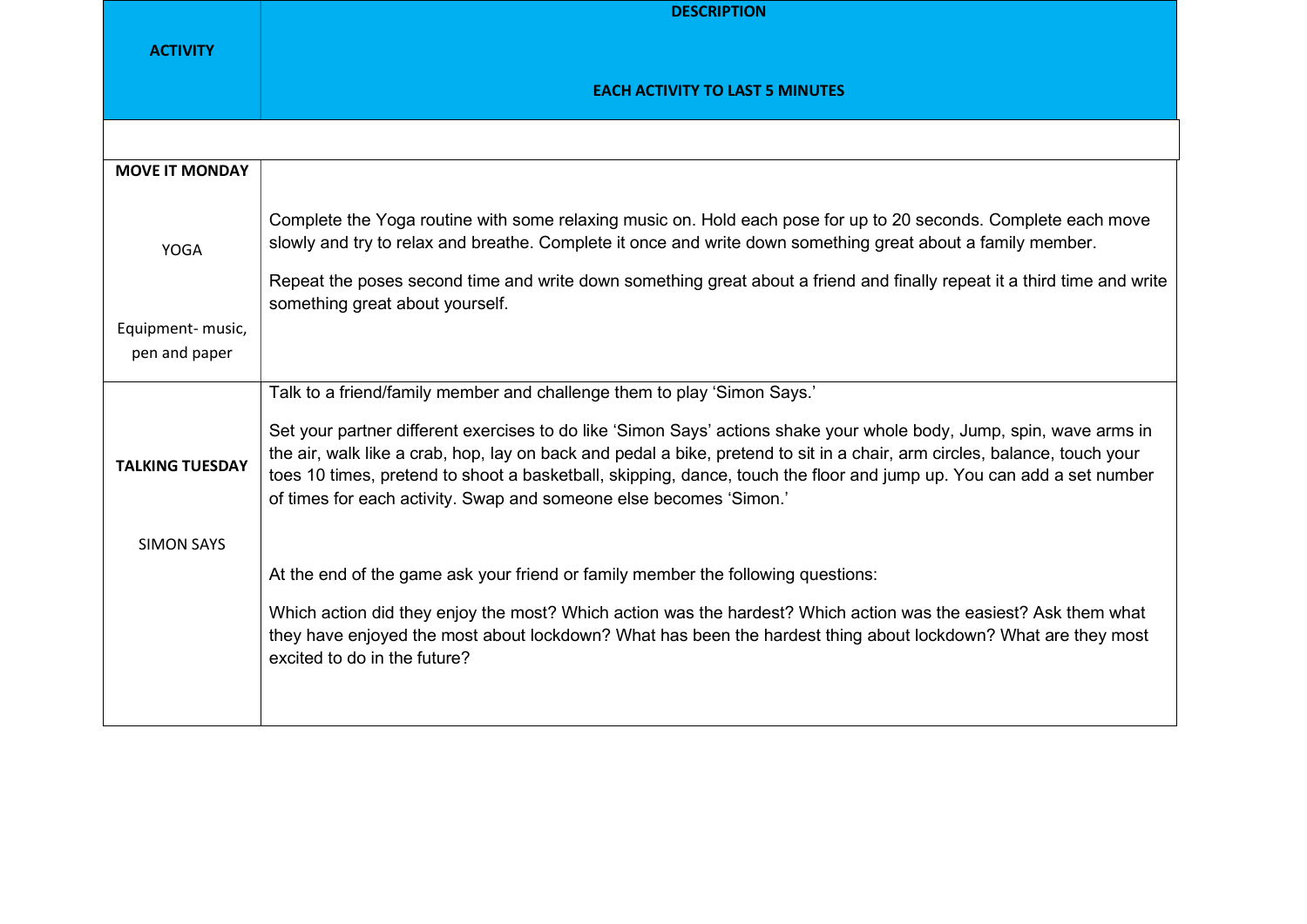| <b>WORRY LESS</b><br><b>WEDNESDAY</b>                                        | Today you should explore the outdoors. How many of the following items can you find? You can bike, scoot, run or<br>walk                                                                                                                                                                                                                                                                                                             |
|------------------------------------------------------------------------------|--------------------------------------------------------------------------------------------------------------------------------------------------------------------------------------------------------------------------------------------------------------------------------------------------------------------------------------------------------------------------------------------------------------------------------------|
|                                                                              | * An acorn *A stick (pick this up and take home or back to your classroom)                                                                                                                                                                                                                                                                                                                                                           |
| <b>SCAVENGER HUNT</b>                                                        | * A flying insect *a vehicle *a squirrel *two types of leaves *an animal making noise                                                                                                                                                                                                                                                                                                                                                |
| & WORRY WAND<br><b>MAKING</b>                                                | * a flower *a shop *a post box                                                                                                                                                                                                                                                                                                                                                                                                       |
| Equipment: stick,<br>felt tip pens, paper,<br>glitter and glue,<br>sellotape | During your walk find a stick. This will become your 'worry wand' when you get back to home/school you could<br>decorate your worry wand. Whilst decorating your wand, think about anything which is worrying you. You may choose<br>to discuss it or keep it to yourself. After you have made your wand, use your imagination to magic your worry away.<br>You may even want to create a spell.                                     |
| <b>TRAIN IT</b>                                                              |                                                                                                                                                                                                                                                                                                                                                                                                                                      |
| <b>THURSDAY</b>                                                              | <b>ACTIVE 30</b>                                                                                                                                                                                                                                                                                                                                                                                                                     |
|                                                                              | Today you should do a sport or physical activity which makes you happy.                                                                                                                                                                                                                                                                                                                                                              |
| 30 MINS OF<br>PHYSICAL ACTIVITY<br><b>&amp; BUCKET LIST</b>                  | Try and do the activity for 30 minutes. After you have done your activity you should be feeling happy and positive. You<br>should create a bucket list. Create a bucket list post of things you want to do with your friends and family after<br>lockdown, new things you would like to try, anything you would like to achieve, anything you want to learn, new foods<br>you would like to try, and places you would like to visit. |
| Equipment: Pen,<br>paper, felt tips.                                         |                                                                                                                                                                                                                                                                                                                                                                                                                                      |